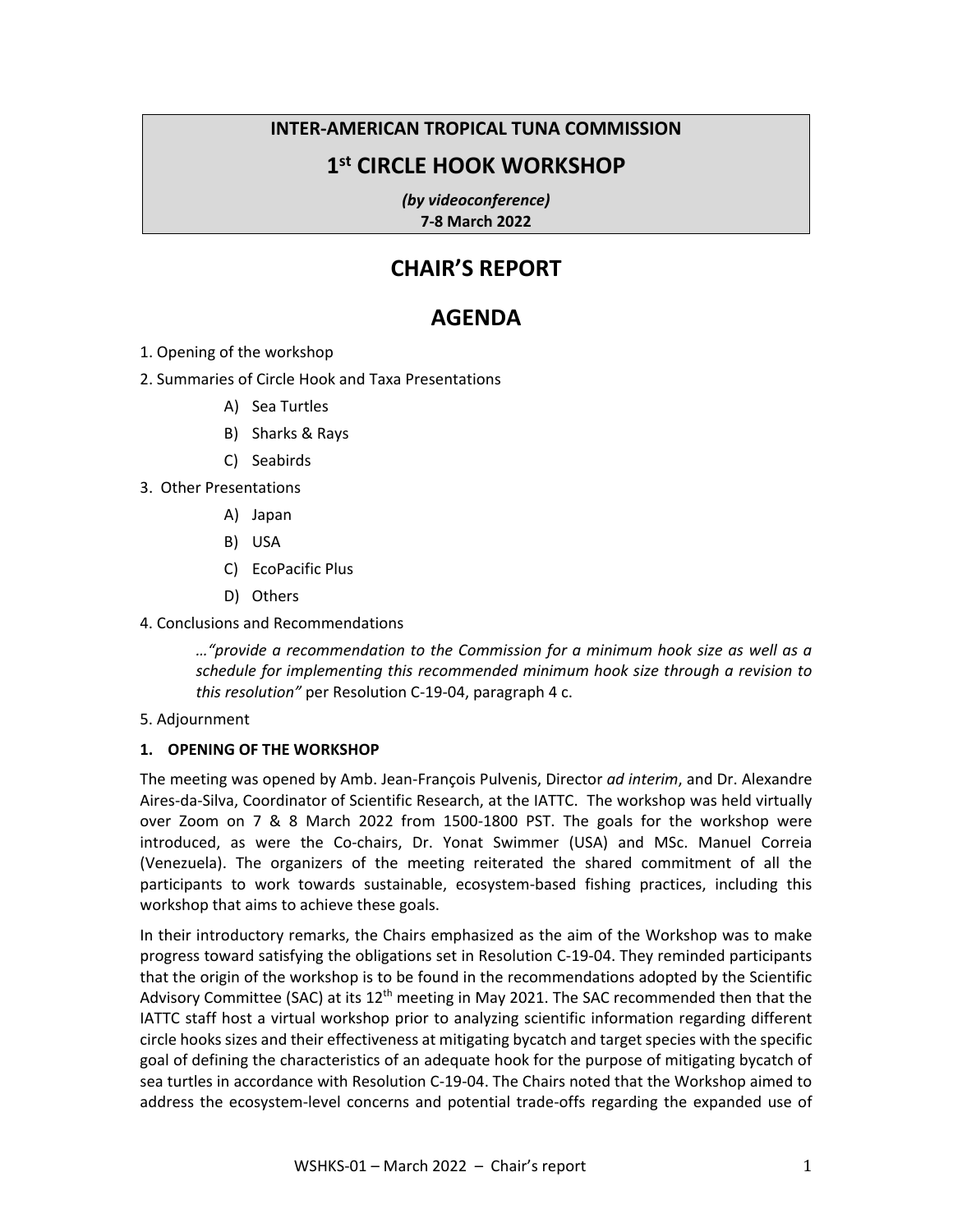circle hooks in longline fisheries, as well as to investigate the potential impacts of gear types on various taxa.

## **2. SUMMARIES OF CIRCLE HOOK AND TAXA PRESENTATIONS**

#### A) Sea Turtles

Dr. Bryan Wallace (IAC) referenced the MOU between IATTC and IAC (Inter-American Convention on Sea Turtles) and summarized recent research and literature regarding the effectiveness of circle hooks on mitigating sea turtle bycatch and the objective of the meeting to identify an adequate hook size to complete the sea turtle resolution C-19-04. He presented "Background information on effects of circle hook size on sea turtle bycatch" where evidence for higher and lower catch rates for sea turtles was summarized based on the hook type and size**.**

Dr. Mariluz Parga (SUBMON) presented "Hooks and sea turtles: a veterinary perspective". Dr. Parga asserted that injuries from any hook-type can be quite damaging to a sea turtle; however larger circle hooks (specifically 18/0) can greatly reduce the number of sea turtle interactions, and that reducing the number of hookings overall is the best way to reduce injury and mortality in sea turtles. Dr. Parga also highlighted the importance of safe handling and release practices in increasing post-capture survival and the need to implement those by capacity-building workshops with stakeholders, and fishers in particular. Dr. Parga mentioned a large circle hook as sizes 18/0 or 16/0.

B) Sharks & Rays

Dr. Bryan Keller (NOAA Office of International Affairs) presented a "Review of the Effects of Circle Hooks on Elasmobranchs". Dr. Keller clarified the potential for "bite offs"<sup>[1](#page-1-0)</sup> to artificially elevate catch rates of sharks as this may be due to inability of sharks to bite off line when they are hooked in the mouth or jaw as circle hooks are known to do at a greater frequency than gut hooking, which more frequently occurs with J or tuna hooks. Dr. Keller reported that relatively large circle hooks were found to reduce the rate of pelagic stingray capture and there were inconclusive data regarding mobulids and hook shapes or sizes.

C) Seabirds

Dr. Joan Browder and Annette Henry (NOAA Fisheries) presented updates on the influence of circle hooks on seabird capture and mortality. The data are inconclusive to comment on any conservation value of circle hooks over other hook shapes or sizes to seabirds given a lack of empirical studies.

<span id="page-1-0"></span> $1A$  bite-off is when the terminal tackle of the branchline (hook and section of branchline) was missing upon gear haulback.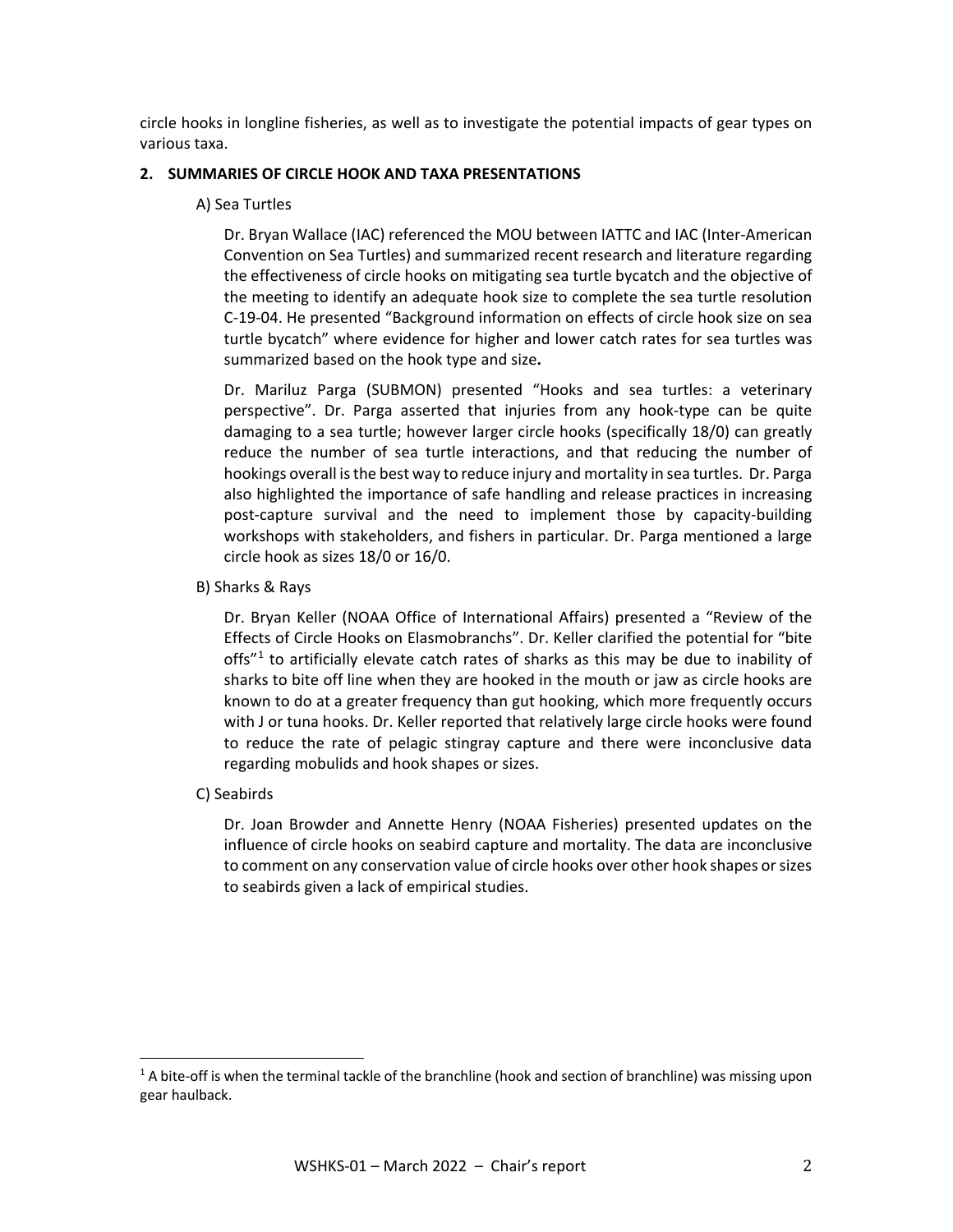# **3. OTHER PRESENTATIONS**

# A) Japan

Dr. Kei Okamoto presented "Review of studies on catch rates of commercial and bycatch species by hook type using in pelagic tuna longline fisheries". More information is needed on sea turtle bycatch in deep-set fisheries.

B) USA

Barbara Schroeder presented "Sea Turtle Bycatch Reduction: Regulation Efficacy of Circle Hooks in the US Hawaii-based Shallow Set Longline Fishery". 18/0 circle hooks required in Hawaii's shallow set fishery were found to effectively reduce sea turtle captures and maintain a viable swordfish fishery.

C) EcoPacific Plus

Sandra Andraka, Liliana Rendón, Lucas Pacheco and Takahisa Mituhasi gave a number of presentations regarding sea turtle bycatch in the ETP and the role of hook type, hook size, and the importance of hooking location to determine turtles' probability of capture and post-release survival for artisanal or semi-artisanal mixed fisheries. Presentations include "Anzuelos circulares ¿Cómo pueden mejorar las pesquerías? Experiencias en Panamá".

D) Industry

Robert Nunes, a dorado/mahi-mahi fisherman from Costa Rica expressed that a large hook, such as a circle 18/0, would likely cause an economic collapse of small scale local fisheries in the ETP.

## **4. CONCLUSIONS AND RECOMMENDATIONS**

The following includes a summary of information presented and discussed during the workshop. Additionally, the Co-chairs presented the tables (below) in an attempt to characterize the summary of information and discussion at the workshop, as well as stimulate a discussion on potential recommendations from participants. Some Members expressed concern that the table did not reflect real outcomes, but appeared rather be a summary of information that had been presented during the workshop.

Regarding the recommendations table, the only "recommendations" for discussion prepared by IATTC staff and Co-chairs that received consensus as a recommendation from participants was regarding the importance of sea turtle safe handling. It was decided that this report would form the basis for additional conversation at the IATTC Bycatch Working Group on May 10 and 11, 2022*.* 

## **Outcomes of the workshop**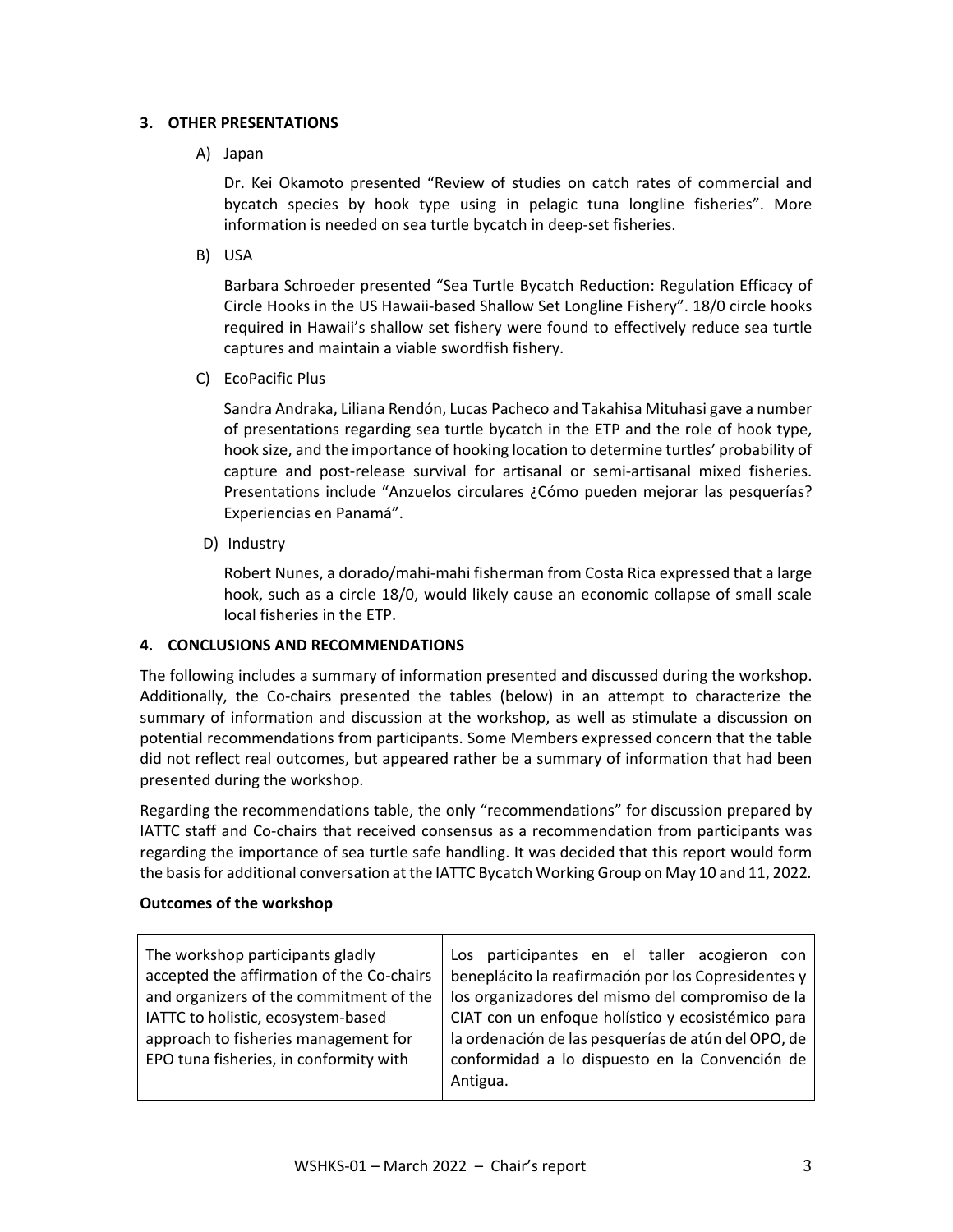| the provisions of the Antigua<br>Convention.                                                                                                                                                                                                                                                                                                                                                                                                                                                           |                                                                                                                                                                                                                                                                                                                                                                                                                                                                                                                                                                                        |
|--------------------------------------------------------------------------------------------------------------------------------------------------------------------------------------------------------------------------------------------------------------------------------------------------------------------------------------------------------------------------------------------------------------------------------------------------------------------------------------------------------|----------------------------------------------------------------------------------------------------------------------------------------------------------------------------------------------------------------------------------------------------------------------------------------------------------------------------------------------------------------------------------------------------------------------------------------------------------------------------------------------------------------------------------------------------------------------------------------|
| For sea turtles, use of circle hooks<br>confirmed to reduce catch rates and<br>mortality in longline fisheries, with larger<br>hook sizes identified to be more effective<br>to both reduce catch rates and minimize<br>post-release mortality.                                                                                                                                                                                                                                                        | En el caso de las tortugas marinas, se ha confirmado<br>que el uso de anzuelos circulares reduce las tasas<br>de captura y la mortalidad en las pesquerías de<br>palangre, y que los anzuelos de mayor tamaño son<br>más eficaces tanto para reducir las tasas de captura<br>como para minimizar la mortalidad posterior a la<br>liberación.                                                                                                                                                                                                                                           |
| In addition, it is necessary to encourage<br>crews to be trained in good practices for<br>handling and releasing sea turtles.                                                                                                                                                                                                                                                                                                                                                                          | Como complemento es necesario fomentar que las<br>tripulaciones estén capacitadas en buenas prácticas<br>de manipulación y liberación de tortugas marinas.                                                                                                                                                                                                                                                                                                                                                                                                                             |
| findings<br>sharks,<br>inconclusive<br>For<br>regarding differences in catch rates on<br>circle hooks, yet reported higher at haul-<br>back survival and reduced injuries on<br>sharks caught on circle hooks, presuming<br>higher probability of post-release survival<br>on circle hooks.                                                                                                                                                                                                            | En el caso de los tiburones, los resultados no son<br>concluyentes en lo que respecta a las diferencias en<br>las tasas de captura con anzuelos circulares, aunque<br>se ha informado de una mayor supervivencia al<br>recoger el arte y una reducción de las lesiones en<br>los tiburones capturados con anzuelos circulares, lo<br>probabilidad<br>supone<br>mayor<br>de<br>que<br>una<br>supervivencia tras la liberación con anzuelos<br>circulares.                                                                                                                               |
| seabirds, there<br>clear<br>For<br>are<br>no<br>advantages (or disadvantages) for use of<br>hooks, though<br>it<br>has<br>circle<br>been<br>suggested that larger circle hooks may<br>reduce interactions.                                                                                                                                                                                                                                                                                             | En el caso de las aves marinas, no existen ventajas<br>(o desventajas) claras para el uso de anzuelos<br>circulares, aunque se ha sugerido que los anzuelos<br>circulares<br>más grandes pueden reducir<br>las<br>interacciones.                                                                                                                                                                                                                                                                                                                                                       |
| Use of best practices and trainings with<br>industry should be encouraged and<br>supported. For all vulnerable species, use<br>of best handling practices is critical to<br>animal's probability<br>οf<br>increase<br>an<br>survival after a fisheries interaction. In<br>particular, safely removing hooks, and<br>where hook removal is not possible,<br>removing as much of the line as practical,<br>are important to reduce severity of injury<br>and improve animal's likelihood of<br>survival. | Debe fomentarse y apoyarse el uso de las mejores<br>prácticas y la capacitación de la industria. En el caso<br>de todas las especies vulnerables, el uso de las<br>mejores prácticas de manipulación es fundamental<br>para aumentar la probabilidad de supervivencia de<br>un animal tras una interacción con la pesca. En<br>particular, la retirada segura de los anzuelos y,<br>cuando no sea posible, cortar la línea del<br>anzuelo/reinal como sea práctico es importante<br>para reducir la gravedad de las lesiones y mejorar la<br>probabilidad de supervivencia del animal. |